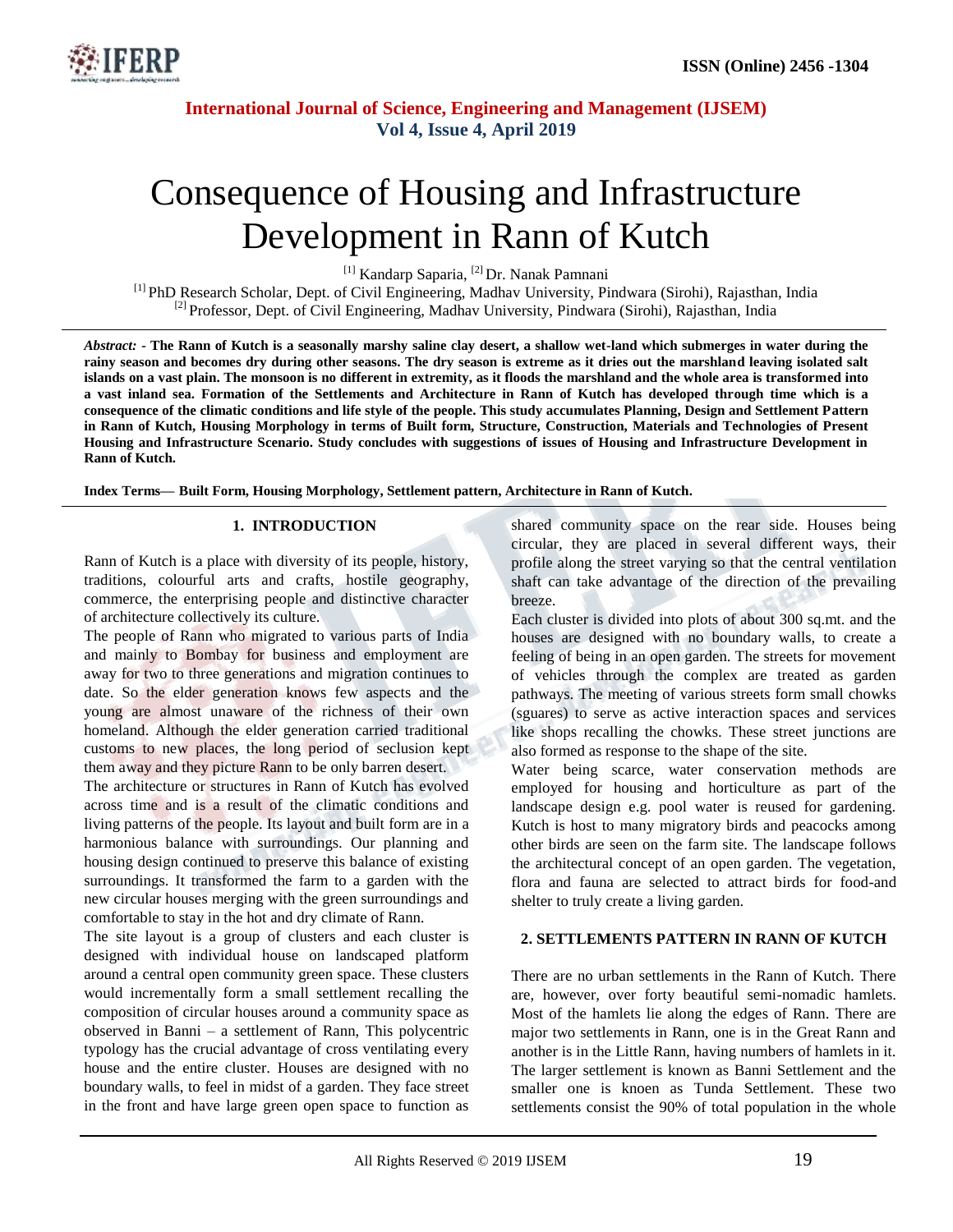

Rann of Kutch. Very less numbers of hamlets (like Dholavira, Bidada etc.) are out of these two main settlements. The size of the hamlets in the Rann of Kutch depends on the local availability of water and grass land. Most of the hamlets show a very thematic and typical pattern of organization and clustering, with localized differences in the plan types of the clusters.

It is difficult to divide the Rann region into distinct zones and to group the house form in each zone within specific generic classifications. This is partly because nothing is constant or absolutely identical. One can observe a persistent, yet gradually changing character in these forms. While the circular enclosed space is found almost everywhere, it occurs more frequently as one move down from Khavda in the north to Bidada in the south.

Conversely, the frequency of occurrence of courtyards increases as one move northwards. Rectangular spaces predominate in the northern parts of the Rann. It is thus more convenient to follow administrative boundaries. Consequently, districts have been retained as the subdivisions within the Rann.

According to the conditions prevalent in each region and the size of the settlements there in Rann acquired certain form concepts in their settlement patterns. Evolving out of the socio-physical context and due to local acceptance of its validity over a period of time, they have become the traditional type of habitat of the people. As long as the main features of the context remain unchanged, the settlement pattern also retains its validity.

The major contextual forces shaping these settlements can be enumerated as climate, available materials, technology and culture. These forces not only contribute to the form of the habitat, but at times to the development of the life-style of the people as well.

A particular region generally conceived certain consistent concepts of form, which produced similar streets, spaces, dwellings, and other elements in the various human settlements located within that region. Often, there are obvious similarities. These characteristic elements within a region, demonstrating similar and consistent forms, are termed as generic, depending upon the degree of similarity or variation within a theme.

## **3. PLANNING AND DESIGN OF SETTLEMENTS**

On a cursory glance the plan of Dhordo, a hamlet in Banni, shows two distinct clusters. A large one in the north and a small one 'G' in the south-west corner. The smaller cluster is set fairly apart from the main one and is occupied by Harijans.

However, in its functioning the major cluster can be divided into three to four units depending on the nature of the relationship between the people. Cluster 'A', including the headman's house 'H', is one of the oldest clusters. The headman, his brother and close relatives live in this cluster. In many other hamlets, like in Ludia and Gorewali, the cluster selected from each group is complete and fairly distant from the others.

Centrally located, the most elaborate house belongs to the head of the hamlet. He is richer and more exposed to the outside world than the rest of the community. He is able to speak several languages including a few words of English. The southern portion of the house has a large rectangular room and an external platform attached to it. This is used as a visitors' room along with a 'sitting out' platform. The space 'S' in front of this platform is the arrival point and the meeting place of the hamlet. Any visitor to the hamlet is first brought to this place and his credentials are checked before he is allowed to go into the interior of the clusters.

The arrival point and the space are reached by a path from the south. This is the most public space in the whole settlement. Privacy for the western areas of this space is achieved by the construction of a wall about two and a half meters high. The meeting room in the north and the Bhungas behind, in the east, sufficiently seclude this area from the other spaces and houses. The mosque opens towards this space expressing the public character of this building.

The spatial organization of the Banni dwellings does not conform to any predetermined geometry or consciously laid out street pattern. In small hamlets with a few dwellings which are often round in shape, it would be difficult to think in terms of streets. It is more an act of spontaneous and organic growth and depends upon the needs of the community. However, in spite of its apparent randomness, there is a clear understanding of territorial claims and rights of way. The meandering paths are not erratic but are defined by the edges of the platforms which indicate dwelling spaces, both internal as well as external. The paths, or the narrow spaces between such platforms, form the main movement arteries of a settlement.

In Ludia, which is on the northeastern edge of Banni and forms part of the area called Pachcham, there are two larger clusters of two different communities comprising the hamlet. As one enters the hamlet from the Bhuj-Khavda road, it is the Muslim community which one encounters first. Either passing through this cluster or skirting it one arrives at another distinct group of dwellings fenced off with thorny bushes. Inhabited by Hurijan Hindus, who are engaged in house ¬building activities, besides wood and clay crafts, this part of Ludia has a unique composition in form, material, colour and decoration. Wall decorations make this cluster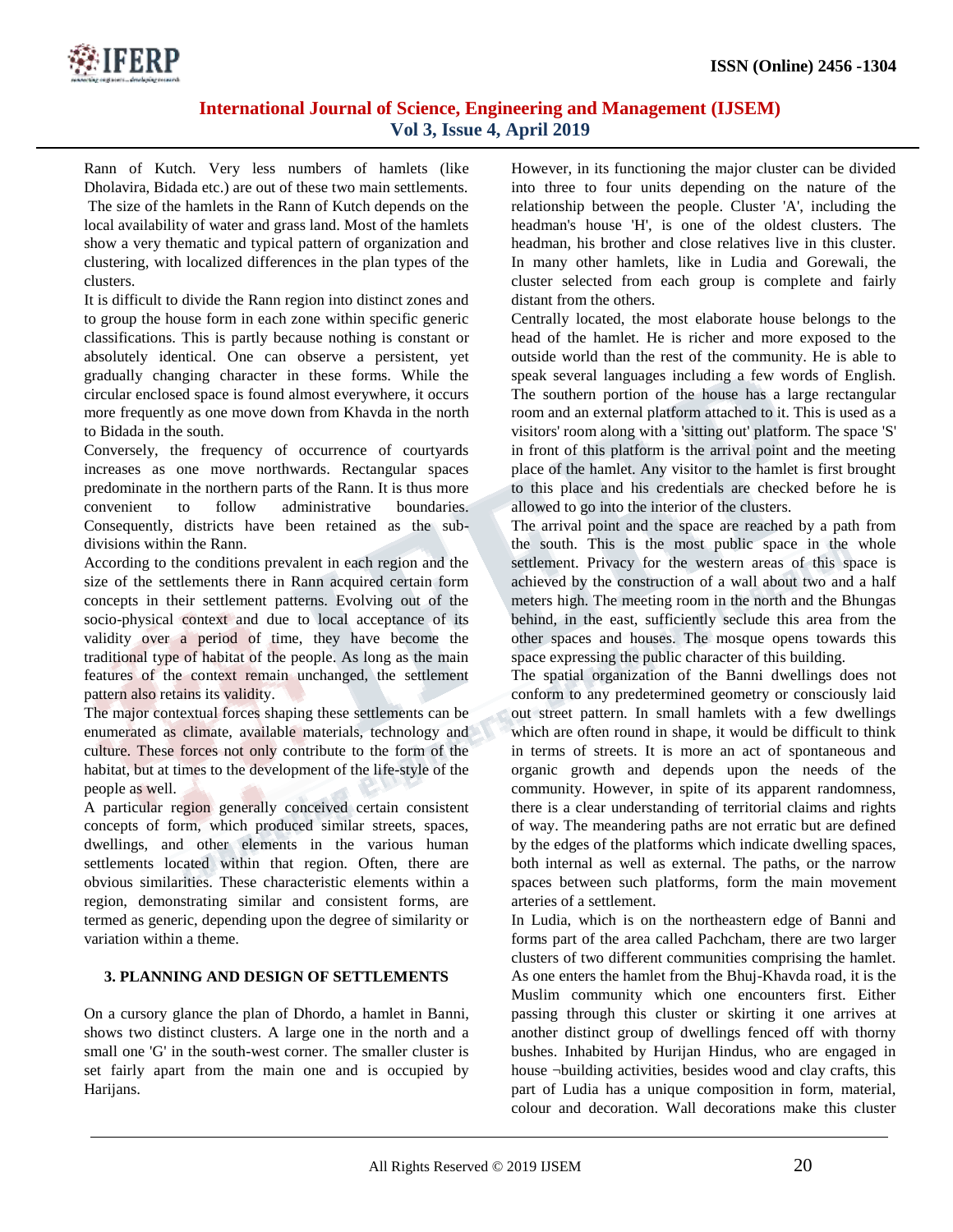

visually distinct and beautiful.

Socially the house of the headman forms the nucleus of this Harijan cluster. It is also the most elaborate and wellconstructed house. While the major part of the village surrounds it on three sides, the fourth side has been used for growth and extension. Since all the households in this section are related to one another it is possible to perceive the process through which a gradual split took place in families and the nature of the incremental growth of the village.

## **4. HOUSING MORPHOLOGY**

Form, Structure and Present Housing Scenario

The stark initial impression of conical thatched roofs standing low against the sky is dramatically reversed upon looking closely at a cluster of houses which is uniquely indigenous. The clustering pattern of the dwellings is not characteristic of other such areas where, typically, introverted houses with courtyards are grouped compactly with shared walls. Here, independent spaces predominantly circular in plan are juxtaposed on a connecting platform. Since this area is not affected by strong winds and sandstorms this fairly open layout is justified.

An analysis of the clusters from the hamlets of Banni shows that a round hut used as the main dwelling space raised on a platform is the most generic element in this area. This round hut, locally called a bunga, varies from 3 meters to 6 meters in diameter. Fairly consistent with this is the rectangular hut known as a choki.

Generally limited in area, the rectangular unit has some smaller variations. The larger ones are used for living and the smaller ones for cooking. Still smaller units, about one and a half meters in height, not so definite in shape and without a roof, are often attached to a bhunga. These are used as washing, bathing and storage spaces. The use of bathing and washing areas is limited due to the scarcity of water.

A typical circular bhunga has a door and four windows symmetrically placed. Directly opposite the door is the raised platform or the pedlo on which are placed the rectangular storage bins - the sanjeero and the chausar, placed symmetrically on either side of the two windows in the line of vision. A low wooden cot or manji bearing a pile of quilted dhadkis, finished in fine patchwork patterns occupies the central space between the bins.

In Ludia, apart from platforms, which are used extensively for outdoor living, fences and screens made of sticks and twigs are used to demarcate some of the houses although notions of privacy are not as strong in the Harijan community as in the adjacent Muslim community. Comparing the present village plan with an earlier one, prepared twelve years before, the major factor of change is the trend towards the construction of more rectangular spaces as compared to circular ones.

Subtle divisions in a house define its private and semiprivate areas. Of course, the interior space of a bhunga or a choki is the most private space. The raised platform in front is the private open space with restricted movement allowed on it. Privacy is important even within a family yet the doors to the bhunga or a choki of the same family can face one another. Another significant thing is that there are separate enclosed spaces for women in families which can afford more than one bhunga or a choki. But, there are no separate spaces for different wives as polygamy is uncommon, though permissible in Islam. There is no concept of public storage of food grains, and therefore no public granaries. This is essentially due to the use of clay.

Construction, Materials and Technologies

Earth materials like mud and stone are perhaps the most commonly used building materials throughout the world, particularly in ancient traditional communities. Their universal acceptance is clear and the architecture is enriched by the multiplicity of expressions, due to the use of various indigenous techniques. Compatibility of these materials with the surroundings in which they are found, along with local social and cultural overtones have made them distinct from each other.

Building materials had much to do, both with the organization of architectural spaces and with the aesthetic treatment of facades, elements and surfaces. Stone and mud have been important building materials in the Rann due to local availability Construction materials are limited to clay wooden sticks and thatch which has resulted in a uniform character throughout the settlements in the region Roots are made of wood, twigs, reeds and mud though at least one room has a thatched root which is a better insulator.

The walls of the bhungas are usually constructed in two ways depending upon location. In places which are not likely to face inundation during the rains, no matter how meager these rains may be, the walls are made of sun-dried clay blocks and finished with mud plaster. These walls cannot carry the load of the roof, nor are they rigid enough to hold it. The roof load is cleverly transferred above head level. A wooden prop, placed in the centre of the beam, supports the conical roof and helps transfer the load to the posts through the beam. The two posts carrying the beam are either placed outside the circular wall and left exposed or are embedded in the mud wall.

Since sun-dried clay blocks are the major component of construction, a round shape has met with greater success due to its response to compressive forces particularly in the event of an earthquake. Kutch forms part of a seismic zone, an important fact to bear in mind. Longer walls, in rectangular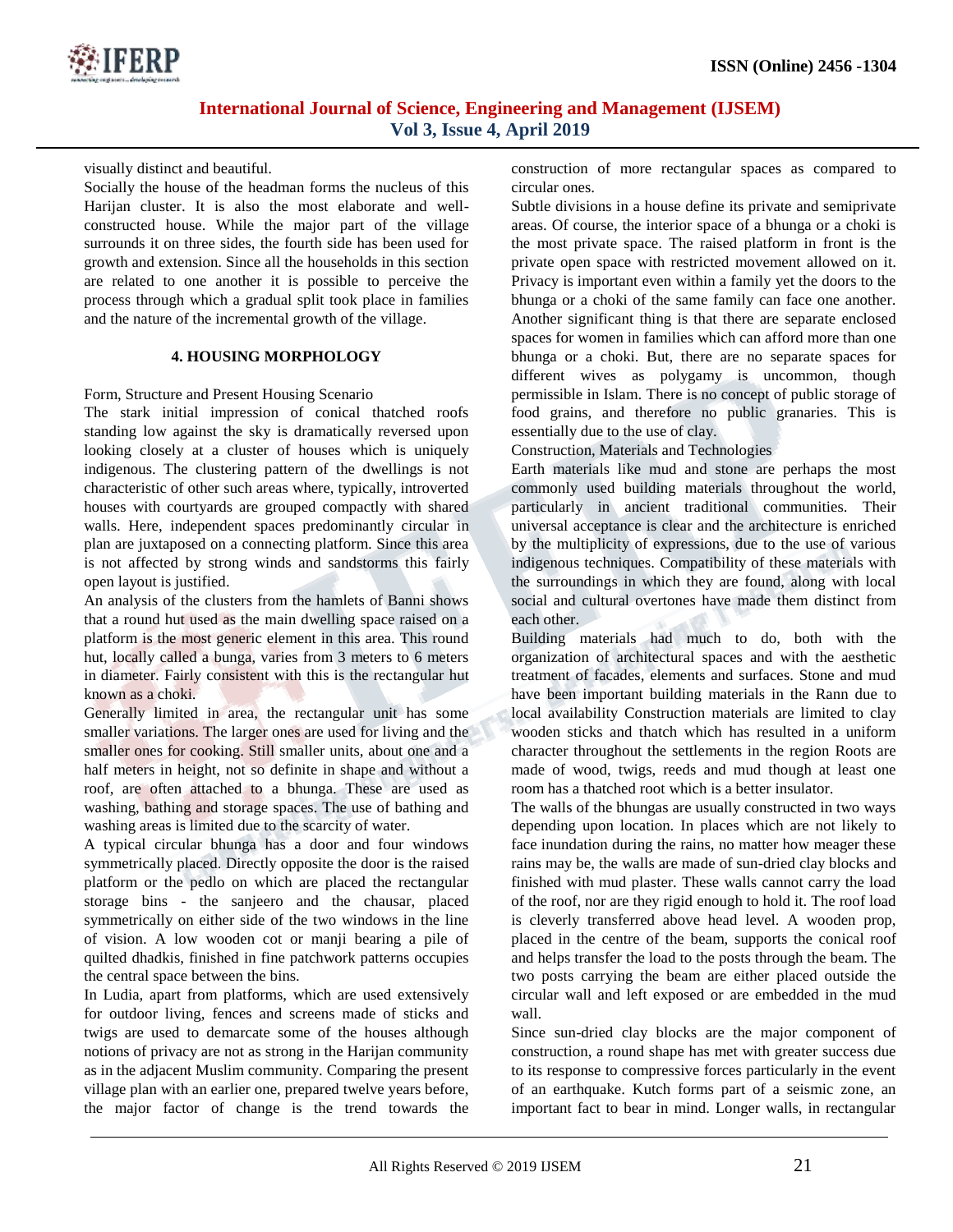

form, are not as strong and often develop cracks.

Alternatively, in the areas which face water logging Bhungas are built with wooden sticks covered with mud plaster. In the event of inundation the wall would not give way as it is well reinforced by the wooden sticks and is really a kind of adobe construction. These reinforced walls have a far greater loadbearing capacity, thereby eliminating the need for additional posts and also the horizontal beam. For the roof a wooden frame is made of sticks which rises from the wall and is tied at the crown to create the cone. The cone is surfaced externally with thatch. The interior of all spaces is finished with white clay, often of good quality. Climatically a Bhunga works well both during the summer as well as in winter. Intense heat is countered by its thick mud walls and thick thatched roof. Both these materials are very good insulators.

## **5. INFRASTRUCTURE SCENARIO**

Roads: The settlements have majorly expanded along the transportation network which is connecting the settlement to other settlements. There are no roads which directly connecting the Rann. But as the land is very flat and dry in the surroundings, it is easily negotiable by car. Major approach roads are well defined. But the roads inside the settlement are undefined. The roads inside the hamlets recognized by the shape of bhungas and clusters, which are 'Kutcha' and only natural land is there to move on.

Water supply: Major source of water is tube wells. Water from the tube wells is stored in the over head tank of 5,000 ltrs. But there is no tapped water supply as such. Women have to carry water from the bottom of these over head tanks to their houses. The average distance traveled every day is around 500 mts. Water contains large amount of salinity due to proximity to the sea and type of soil.

Sewerage: Every house has individual septic tanks to take care of sewerage. There is no sewerage treatment plant for any hamlets.

Drainage: Clusters developed by the villagers do not disturb the topography of the site and form of each house is such (circular in plan) that water is not logged anywhere. Because of very low rainfall problem of drainage comes in very few occasions. There is no drainage facility provided.

Social Infrastructure: In each Ghams of Banni Settlement (the hamlets of Khavda, Ludia, Dhordo, Gorewali, Hodka and Bhirandiara) as well as in Tunda Settlement (the helmets of Baladia, Jesda and Piprala) have one Primary school and one small dispensary. The other small hamlets (Nana Ghamdas) and medium hamlets (Mota Ghamdas) have no such facilities for education or health. The people have to movie out of the Rann for more treatment of health and for further studies.

## **6. ISSUES**

Rann of Kutch is a region of harsh environs in context of climatic conditions. Due to this the ecology of the region is fragile.

The new constructed houses are built as per bye laws but they contradict the built style of the vernacular architecture of the region.

The new constructed houses have erased the concept of open courtyard. There are more of closed houses

Desert being almost waterless region needs more attention over here. The water sources are few and the quality is poor.

Whatever the sources of water are present, maximum are away from the premises thus making the water issue more critical to be dealt.

Also on the same hand sanitation and waste water drainage are a problem as very little emphasis is paid on them uptill now by the government.

## **The region lacks in transportation system.**

The construction now-a-days are completely modern in technology and materials. People have adopted the present conventional building materials like brick, cement, and concrete for construction purpose instead of stones and mud. The vernacular architecture of the region is vanishing slowly. Thus, there are drastic changes after earthquake in housing morphology in the Rann.

## **CONCLUSION AND SUGGESTIONS**

All the hamlets and settlements must be well connected with the urban areas at least by means of bus transportation. The bus corporation the Gujarat State is having should come up with special bus services for the rural areas.

It is good that new houses are being constructed but they should comply with the climatic conditions of the region.

Since the building materials used now-a-days do not coordinate with the climatic condition of the region, so these should be reduced up to the extent possible and the local materials available should be used which makes the living comfortable.

The Government should come up with the various schemes to provide infrastructure and livelihood.

Water being a critical issue, rain water harvesting and recycling of water should be done more in number in order to increase the quantity and quality of water for usage.

More number of houses should be provided with tapped water supply. For this the public should take initiative and the problem has to be dealt by the Government.

The same procedure has to be carried out for the sanitation and the drainage system.